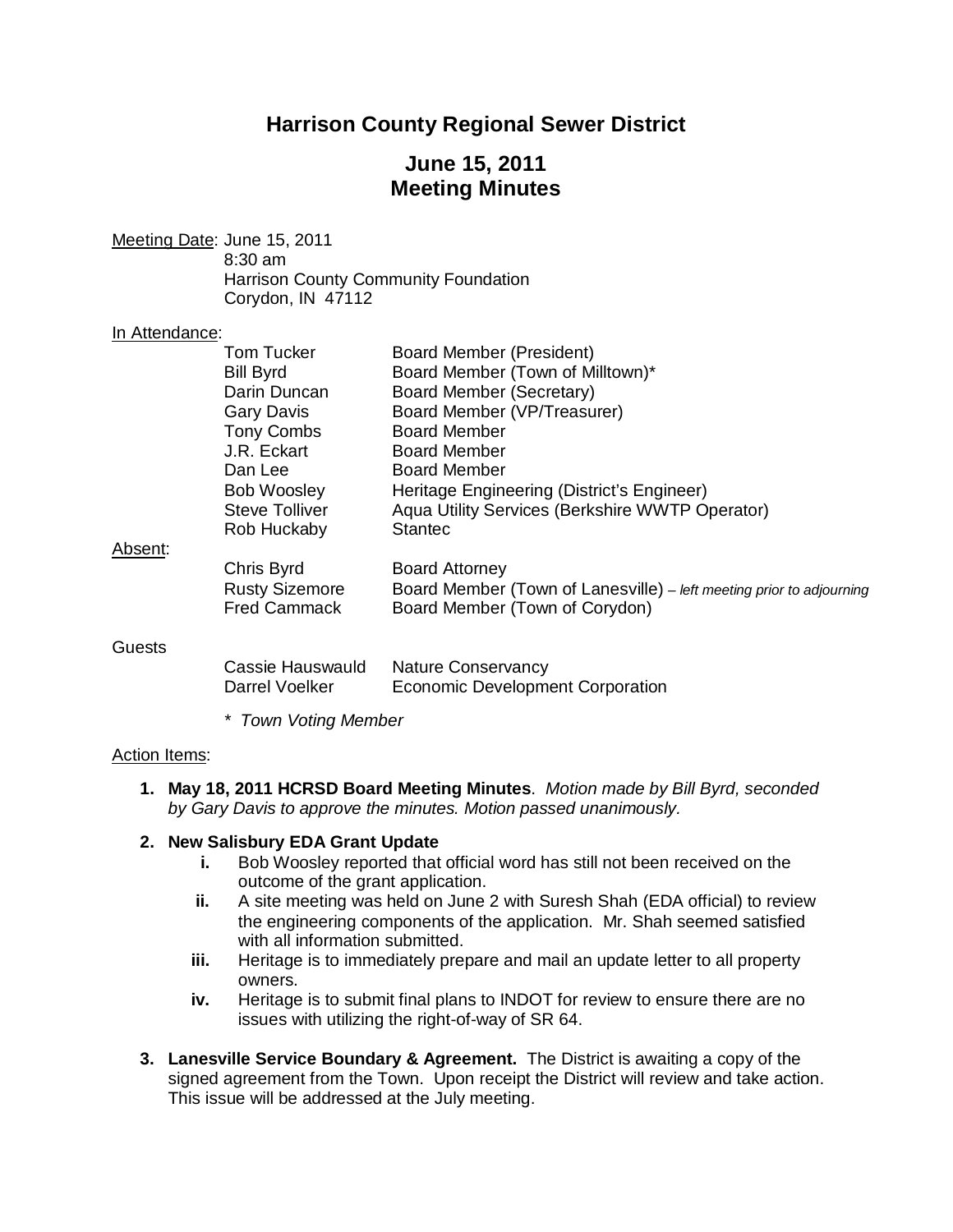HCRSD Mtg Minutes June 15, 2011 Page 2 of 3

## **4. Berkshire WWTP**

- **i. Operations Report.** Steve Tolliver reviewed the May operations report. No issues report. Plant is in compliance for the month. *A motion was made by Darin Duncan, seconded by JR Eckart to approve the report. Motion passed unanimously.*
- **ii. WWTP Tank Painting.** Steve Tolliver made the Board aware that the tanks are in need of painting to protect and prolong the life of the facility. He stated this work is slated to occur with the expansion and rehabilitation work included as part of the New Salisbury Sewer Project (via EDA Grant). If the EDA Grant is not awarded to the District and the New Salisbury Project does not happen then the District will need to make this a priority for next year.
- **iii. IDEM Permit Renewal.** Bob Woosley presented to the Board the NPDES Permit application the will renew the existing permit which expires on December 31, 2011. The renewal application is due on July 8, 2011. Permits are good for five (5) years. *A motion was made by Darin Duncan, seconded by Tony Combs to allow Tom Tucker to sign the application. Motion passed unanimously.* The application will be mailed to IDEM immediately.

## **5. Treasurer's Report:**

**i.** The following invoices were approved (all motions passed unanimously):

| a. Heritage/Stantec – Operating Budget (Acct. No. 02) | \$2,619.00           |
|-------------------------------------------------------|----------------------|
| Motion by Gary Davis, second by Tony Combs.           |                      |
|                                                       | $\sim$ $\sim$ $\sim$ |

- b. Dillman, Byrd, Chastain Operating Budget (May) \$50.00 *Motion by Gary Davis, second by Tony Combs.*
- **ii.** *A motion was made by Gary Davis, seconded by Darin Duncan, to approve the following invoices. Motion passed unanimously.*

| a. Town of Corydon – May sewer charges             | \$4,740.41 |
|----------------------------------------------------|------------|
| b. Agua Utility Services - June operating contract | \$2,281.40 |
| c. Agua Utility Services – Auto Dialer (Mar-May)   | \$69.00    |
| d. IDEM NPDES Permit Fee                           | \$50.00    |

- **iii.** *A motion was made by Dan Lee, seconded by JR Eckart to approve the May Treasurer's report. Motion passed unanimously*.
- **6. Section 319 Grant.** Rob Huckaby provided an overview of the grant application that was denied. There were three (3) overall components:
	- **i. Partnership with Harrison County Soil and Water Conservation District** to expand existing agricultural cost-share program by including additional land management grants (karst, sink holes, etc.). Total =  $$40,000$
	- **ii. Demonstration stormwater projects** at Lanesville and Corydon school campuses. Total  $= $130,000$ .
	- **iii. Public education and outreach program for the environment:** septic systems, urban runoff, karst education, handouts, pamphlets, website, and workshop. Total =  $$55,000$ .